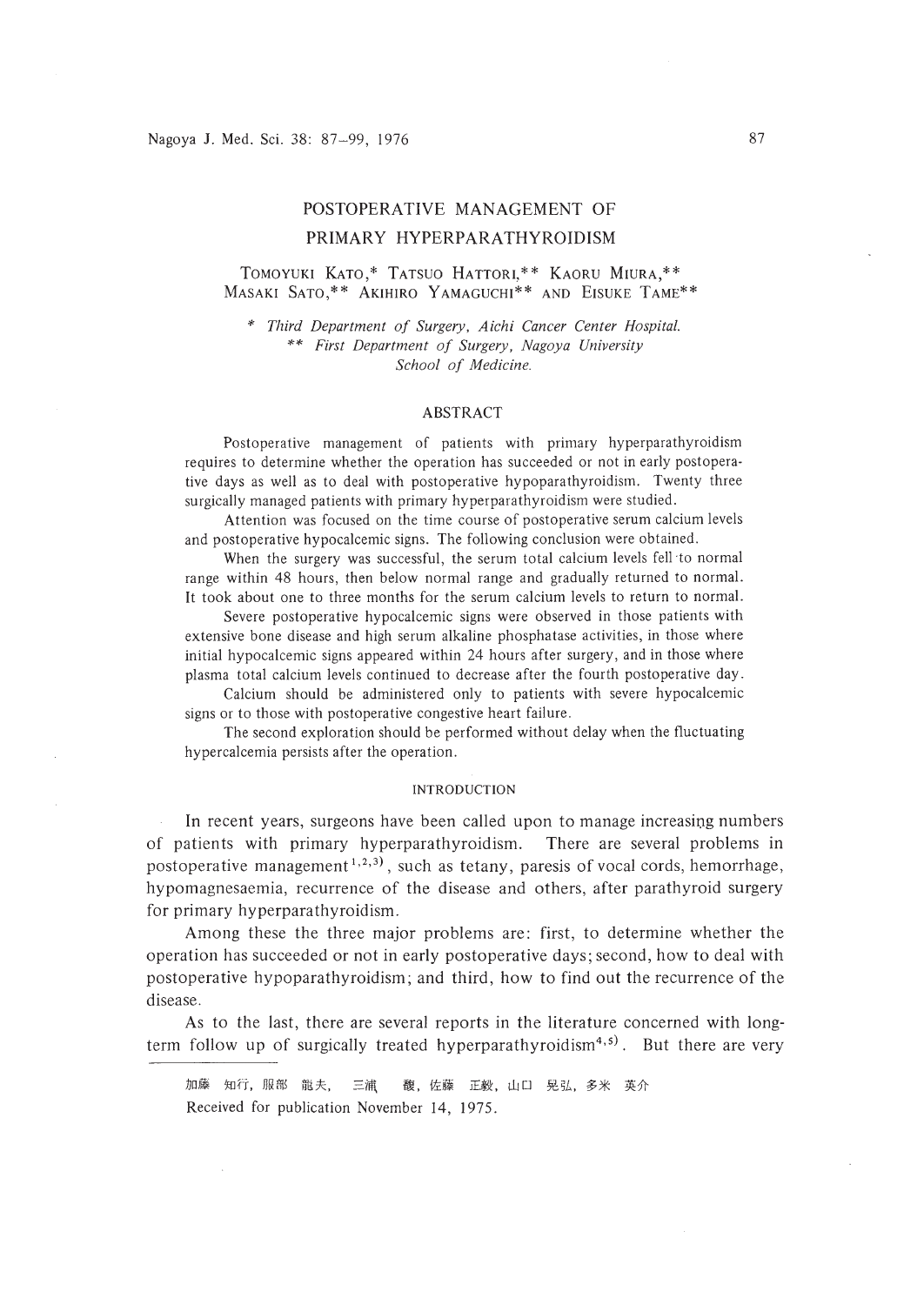#### 88 T. KATO *ET AL.*

few reports discussing in detail the first and the second problems mentioned above. In the present communication, we tried to find a solution to the problems mentioned above by considering a small group of selected patients with surgically managed primary hyperparathyroidism.

## MATERIALS AND METHODS

During the past 10 years from 1964 to 1973, 27 patients with primary hyperparathyroidism were operated upon at the First Department of Surgery of Nagoya University Hospital. The clinical diagnosis in all patients was confirmed by pathological examination of the removed tissue.

There were 19 cases of single adenoma, two of multiple adenomas, five of hyperplasia and one of carcinoma. Of the 27 patients, four were not suitable for precise analysis; one of them was an **II** month female infant in whom calcium metabolism was considered to be different from that of an adult,<sup>6)</sup> and the other patients were a man with hyperparathyroid crisis who died two days after the operation and a woman with hemorrhagic and necrotic tumor who showed preoperative spontaneous remission. The fourth case was a patient who was not followed up sufficiently after the operation. The remaining 23 patients were included in this study. The operative procedure for primary hyperparathyroidism at our department was the selective removal of only obviously diseased tissue. After the exploration of all four parathyroid glands, they were diagnosed as single adenoma, multiple adenomas or hyperplasia by inspection and by microscopic examination of the frozen sections. Frozen sections of all four glands were examined if necessary. In patients with a single adenoma, the adenoma was extirpated, and those with multiple adenomas or hyperplasia underwent subtotal parathyroidectomy. Among these 23 patients, two were operated twice and one three times. Serum total calcium level was measured in all cases. Signs and symptoms of postoperative patients were carefully observed during the hospitalization. The serum calcium levels were not corrected for plasma protein concentration. Severe transient symptoms of hypocalcemia were treated with intravenous calcium gluconate injection.

All patients were followed up to July-31, 1974, after their discharge. During this period one patient died of traffic accident, but had no evidence of recurrence by that time. In the remainder, there were also no clinical evidence of recurrence of hyperparathyroidism.

#### RESULTS

#### I) Postoperative hypocalcemia

Twenty two patients with successful parathyroidectomy were divided into two groups; one group that showed severe hypocalcemic signs aad treated with intravenous calcium (treated group) and another group that did not show severe signs and not treated with calcium (non-treated group).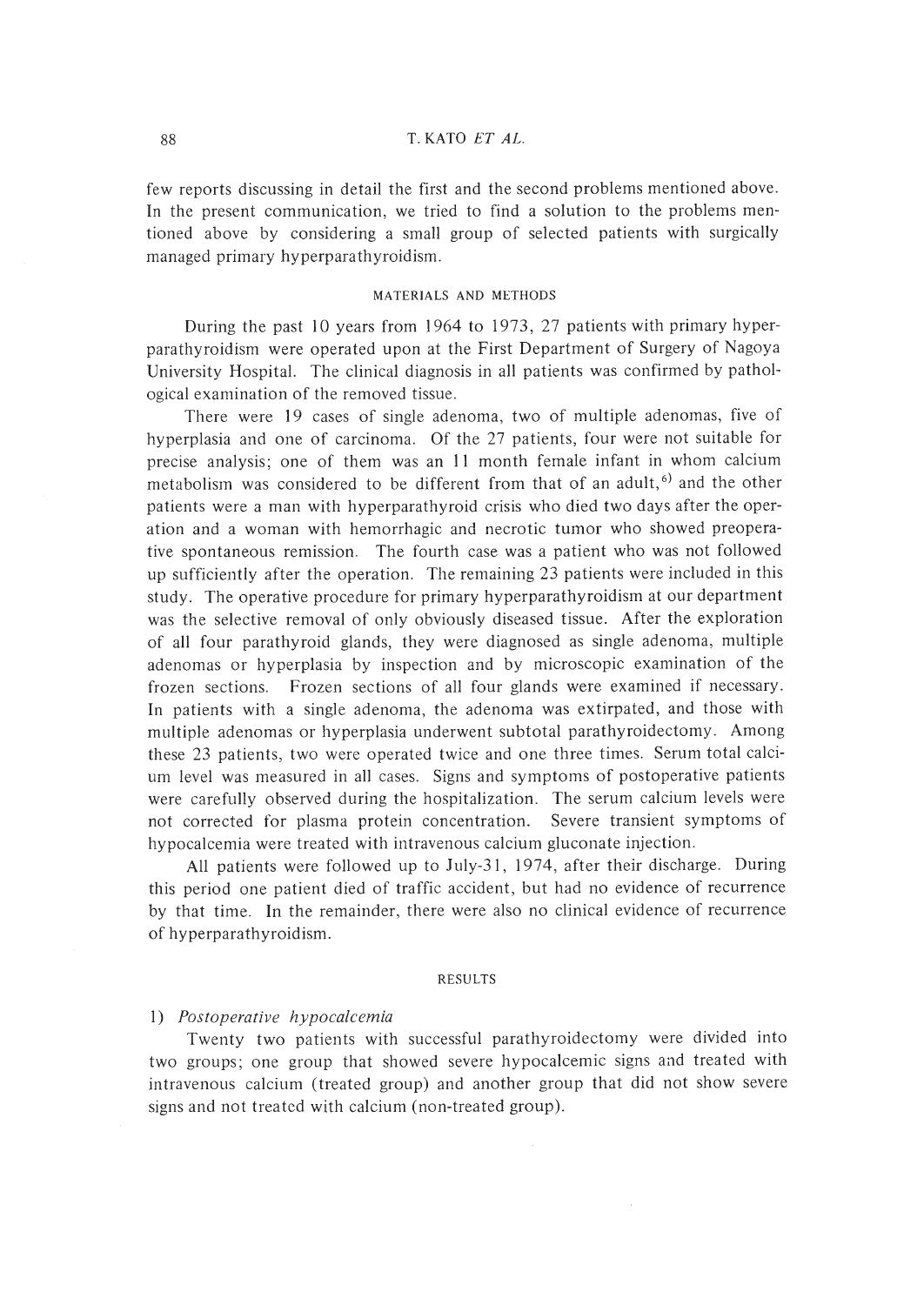## (I) Preoperative and operative findings Clinical findings

The sex and age distribution of these two groups are shown in table I. There were three males and eight females in the treated group. The oldest patient was 43 years old, the youngest 20. The average was 29.5 years. Non-treated group consisted of three males and eight females whose ages ranged from 20 to 55, with a mean of 34.3 years. There was no significant difference in sex and age between these two groups.

Table 2 shows the principal signs and symptoms of the patients in these two groups at admittance. The signs and symptoms are classified into three groups; bone symptoms, urolithiasis and other signs. The number of patients with bone symptoms in the treated group were more than in the non-treated group. The duration of the symptoms up to time of hospitalization was approximately the same in both groups.

|  |  |  |  | Table 1. Sex and Age Distribution |
|--|--|--|--|-----------------------------------|
|--|--|--|--|-----------------------------------|

|                   |      | No. of patients | Age $(yrs. o.)$     |  |
|-------------------|------|-----------------|---------------------|--|
|                   | Male | Female          | (mean)              |  |
| Treated group     | 3    | 8               | $20 - 43$<br>(29.5) |  |
| Non-treated group | 3    | 8               | $20 - 55$<br>(34.3) |  |

|  |  | Table 2. Principal Signs and Symptoms |
|--|--|---------------------------------------|
|  |  |                                       |

|                   | Signs and symptoms |              |        | Duration of                            |  |
|-------------------|--------------------|--------------|--------|----------------------------------------|--|
|                   | Bone<br>symptoms   | Urolithiasis | Others | symptoms<br>(mean)                     |  |
| Treated group     |                    |              |        | 8 m. - 16 yrs.<br>$(5.1 \text{ yrs.})$ |  |
| Non-treated group |                    |              |        | $0 - 10$ yrs.<br>$(4.7 \text{ yrs.})$  |  |

Table 3 shows histological findings of each group. Treated group consisted of 8 patients with single adenoma, one multiple adenomas, one hyperplasia and one cancer, while the **II** non-treated patients consisted of nine patients with single adenoma, one with multiple adenomas and one with hyperplasia. The weight of single adenoma of the treated group ranged from 2.0 - 6.0 g with a mean of 4.06 g and of the non-treated group 0.4· 20.08 g with a mean of 4.64 g. There was no significant difference in histological findings and tumor weight.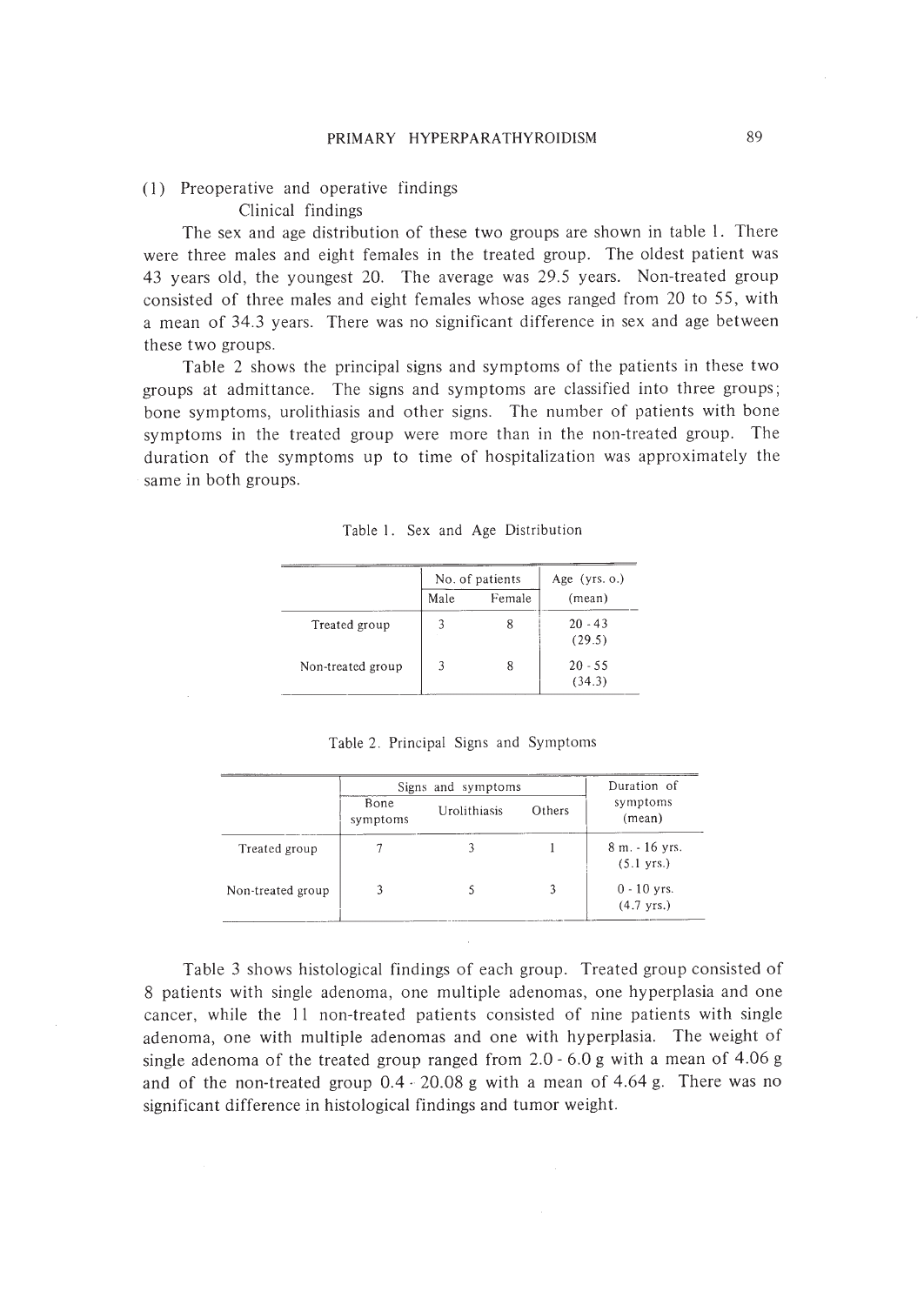### 90 T. KATO *ET AL.*

Laboratory findings (Table 4) In the preoperative state, the highest serum calcium level ranged from 11.8- 15.1 mg/dl with a mean of 13.2 in the treated group and **11.4** - 15.4 with a mean of 13.0 in the non-treated group. There was no significant difference between the two groups. The lowest serum inorganic phosphate levels were not significantly different in the two groups. Alkaline phosphatase activities in the serum of the treated group ranged from 50 - 188 Unit (K.A.) with a mean of 58.36. However, the phosphatase activities in the serum of the non-treated group were lower than 50 Units and the mean value was 24.95. Patients with bone symptoms had high

| Table 3. Histological Findings |  |
|--------------------------------|--|
|                                |  |

|                   | Adenoma | Hyperplasia | Cancer |
|-------------------|---------|-------------|--------|
| Treated group     |         |             |        |
| Non-treated group | 10      |             |        |

|                   | Highest serum Ca | Lowest inorganic P | Al - Pase     | TRP       |
|-------------------|------------------|--------------------|---------------|-----------|
|                   | mg/dl            | mg/dl              | Unit $(K.A.)$ | $\%$      |
| Treated group     | $11.8 - 15.1$    | $1.0 - 2.7$        | $50 - 188$    | $55 - 86$ |
|                   | (13.2)           | (1.9)              | (58.36)       | (68.38)   |
| Non-treated group | $11.4 - 15.4$    | $1.6 - 2.7$        | $7 - 37$      | 33.5-74   |
|                   | (12.99)          | (2.2)              | (24.95)       | (59.14)   |

Table 4. Laboratory Findings

): mean values

alkaline phosphatase activities exceeding 30 Units while patients with urolithiasis or other manifestations had activities lower than 30 Units, as shown in Fig. I. Namely, patients with high serum alkaline phosphatase activities had bone disease and most of them belonged to the treated group. Tubular phosphorous reabsorption (TRP) values were lower than 80 percent in all patients except one. Cortisone test (predonine 40 mg daily was administered orally for 10 days) failed to reduce the serum calcium level to the normal range in all patients.

#### (2) Postoperative serum calcium changes

Postoperative serum calcium changes of the two groups are shown in Fig.2-A. The mean serum calcium levels of both groups decreased rapidly within 12 hours after operation. In all patients except for one that belonged to the non-treated, the serum calcium levels returned to normal in 24 hours and in 48 hours in that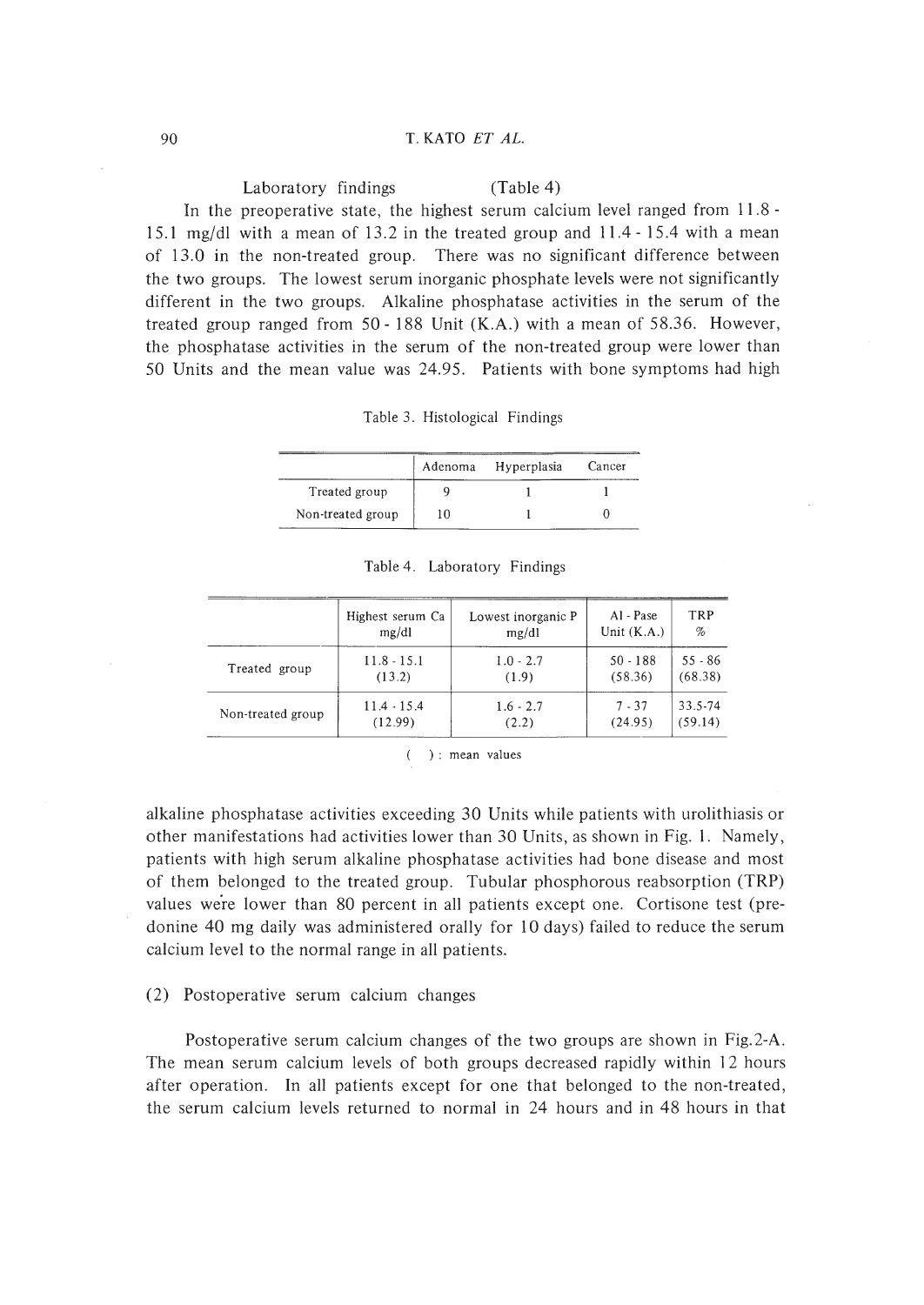particular patient. The decrease in total serum calcium levels of the treated group was much more rapid than of the non-treated group. In the non-treated group, the mean serum calcium levels fell continuously and reached the lowest value on about the third postoperative day, stayed at this level for about four weeks and returned to normal by the 35th day. In all postoperative patients of the treated group, the serum calcium concentration decreased and reached the normal range within 12 hours after operation. Observed values of serum calcium continued to fall and reached the lowest levels on the 10th postoperative day and began to rise after the 25th postoperative day. It took about three months for the mean calcium



Fig. I. Highest serum alkaline phosphatase activities in patients with primary hyperparathyroidism before surgery.

Values depicted as  $\circ$  were obtained from patients with bone symptoms, as  $*$ obtained from patients with urolithiasis and as • from patients with other symptoms.

level to return to the normal range. The lowest values were in the range of 8.5 - 4.8 mg/dl with a mean of  $6.28$  in the treated group and  $8.8 - 6.0$  mg/dl with a mean of 7.61 in the non-treated group.

## (3) Hypocalcemic signs

Hypocalcemic signs of patients are shown in Table 5. Numbness and tingling were the most common hypocalcemic symptoms and were seen in all patients of the treated group and in nine of I I of the non-treated group. Numbness and tingling observed in patients varied from mild to severe; for example, from localized numbness in finger tips or periorally to whole body numbness. Some of them complained of paresthesia and rigidity of face, extremities and the tongue associated with speech disturbances. These symptomes were often triggered by cold stimuli (i.e. change of temperature in the morning or the evening and washing of face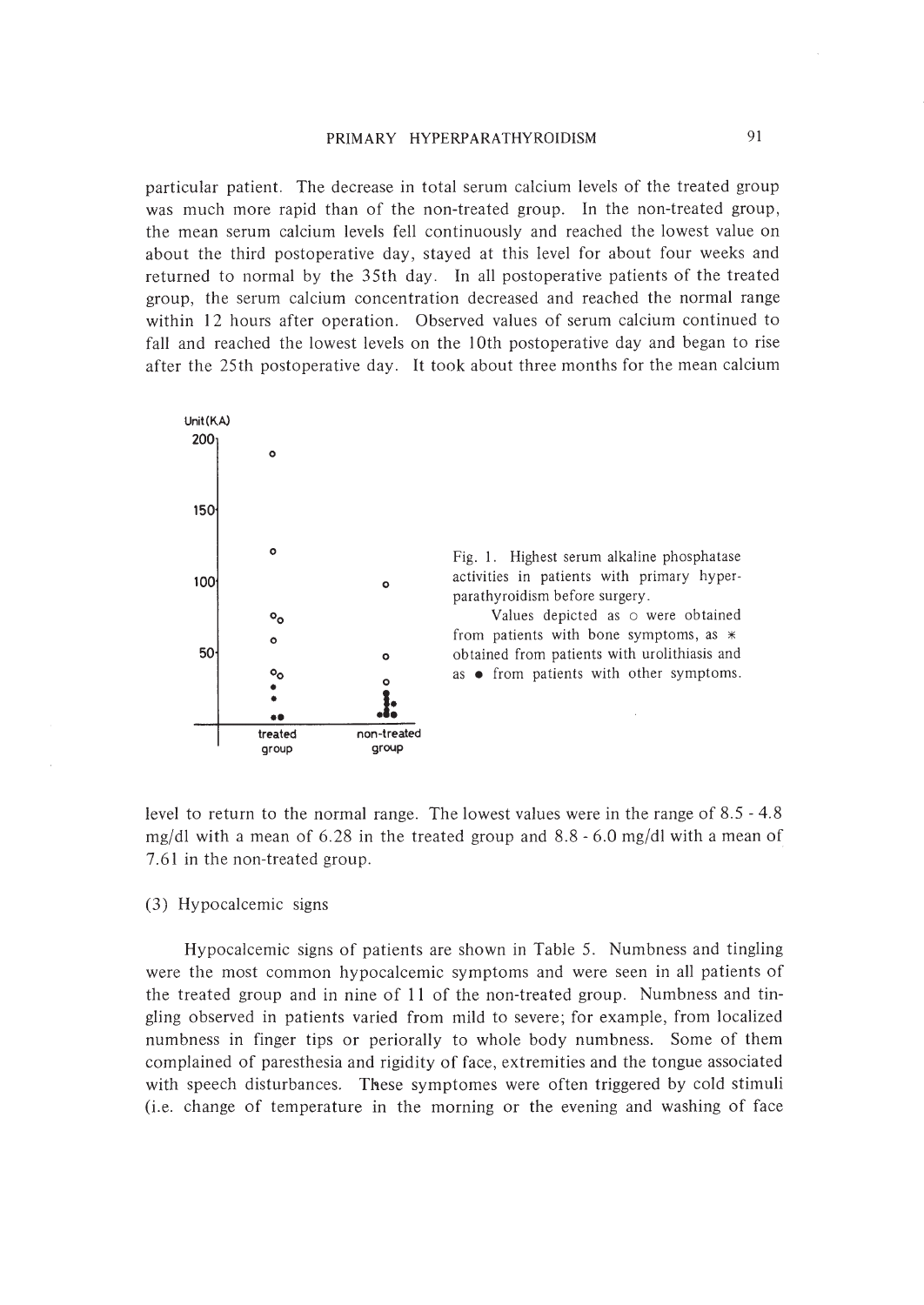with cold water etc.) and hunger. Severe hypocalcemic signs such as muscular cramps, dyspnea, chest discomfort were often observed in patients of the treated group. Edema of face or leg and oliguria were also seen in some patients. One patient of the non-treated group showed no hypocalcemic sign throughout the postoperative course. Trousseau's sign and Chvostek's sign were not observed in three non-treated patients.

Fig. 2-B shows the onsets and durations of hypocalcemic signs in treated and non-treated patients. In non-treated patients, hypocalcemic symptoms were not seen before 18 hours after the operation and most of them were seen after 24 hours. The severest hypocalcemic symptoms occurred by the third postoperative day and most of them disappeared in two weeks. In all of the treated group, the initial hypocalcemic signs were seen from 3 to 24 hours. In patients with muscular cramps, the initial hypocalcemic signs appeared within 18 hours. The severest symptoms such as muscular cramps were seen from the second to 14th day but were occasionally seen even one month after the operation. Thereafter, these symptoms became mild but persisted for about one month. However, in a few patients they were seen for three months. The serum calcium levels of patients with muscular cramps were below 6.6 mg/dl except for one whose serum calcium level was 8.2 and 10.2 mg/dl when muscular cramp occurred. This particular patient also had very low serum calcium level (5.4 and 5.6 mg/dl) before and after the day of muscular

|                     | No. of patients |                   |  |
|---------------------|-----------------|-------------------|--|
| Signs & Symptoms    | Treated group   | Non-treated group |  |
| Numbness & Tingling |                 |                   |  |
| Finger tip          | 7               | 5                 |  |
| Face                | 6               | 6                 |  |
| Tongue              | 1               |                   |  |
| Extremities         | 7               | 4                 |  |
| Whole body          | 5               |                   |  |
| Paresthesia         | 4               | $\mathfrak{2}$    |  |
| Rigidity            |                 |                   |  |
| Face                | 1               |                   |  |
| Tongue              | $\overline{c}$  |                   |  |
| Speach disturbance  | 1               | 1                 |  |
| Dyspnea             | $\overline{2}$  |                   |  |
| Chest discomfort    | 1               |                   |  |
| Tetany              | 6               |                   |  |
| Headache            | 1               | 1                 |  |
| Vertigo             | 1               |                   |  |
| Nausea              |                 | $\overline{2}$    |  |
| Anorexia            |                 | 1                 |  |
| General fatigue     | 2               |                   |  |
| Oliguria            | 1               |                   |  |
| Edema               |                 |                   |  |
| Face                | 4               | 1                 |  |
| Extremities         | 3               |                   |  |

Table 5. Hypocalcemic Signs & Symptoms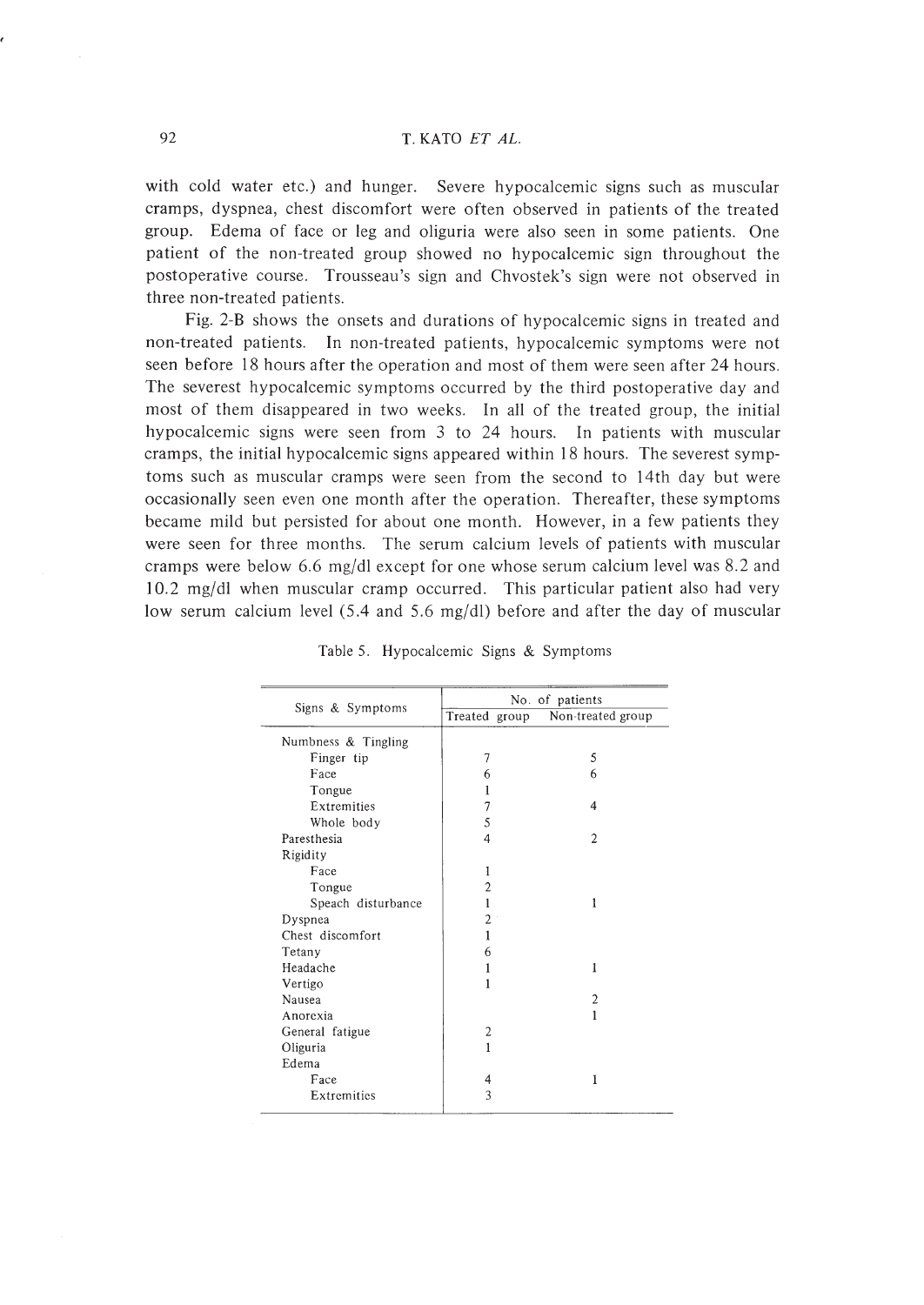## PRIMARY HYPERPARATHYROIDISM 93

cramp. No severe sign was seen in one patient with low serum calcium level of 4.8 mg/dl and calcium administration was not necessary. It was recognized that the severity of symptoms in postoperative hypoparathyroidism was not always correlated with the serum calcium level. It may be safely said that severe hypocalcemic symptoms are apt to be seen in patients with bone symptoms and with high alkaline phosphatase activities, in patients in whom initial hypocalcemic signs are seen within 24 hours after the operation, and in those whose serum calcium levels continue to fall after the third postoperative day.

## *2) Unsuccessful cases*

Two patients had a second operation and one patient underwent operation three times. Parathyroids of these three patients were hyperplasia. The causes of





Fig.2-A shows mean calcium levels as a function of time in treated and nontreated groups after surgery. A solid line indicates the calcium levels of treated group and a broken line that of non-treated group. Vertical bars indicate standard deviations.

Fig.2.B shows duration of hypocalcemic signs in each patient (solid lines: treated group, broken lines: non-treated group). Thick parts of solid lines indicate duration of intravenous administration of calcium and the letter "T" the occurrence of muscular cramps. Open circles on broken lines indicate the days when the most severe signs were observed in non-treated patients. A mark  $\times$  indicates a patient without hypocalcemic signs.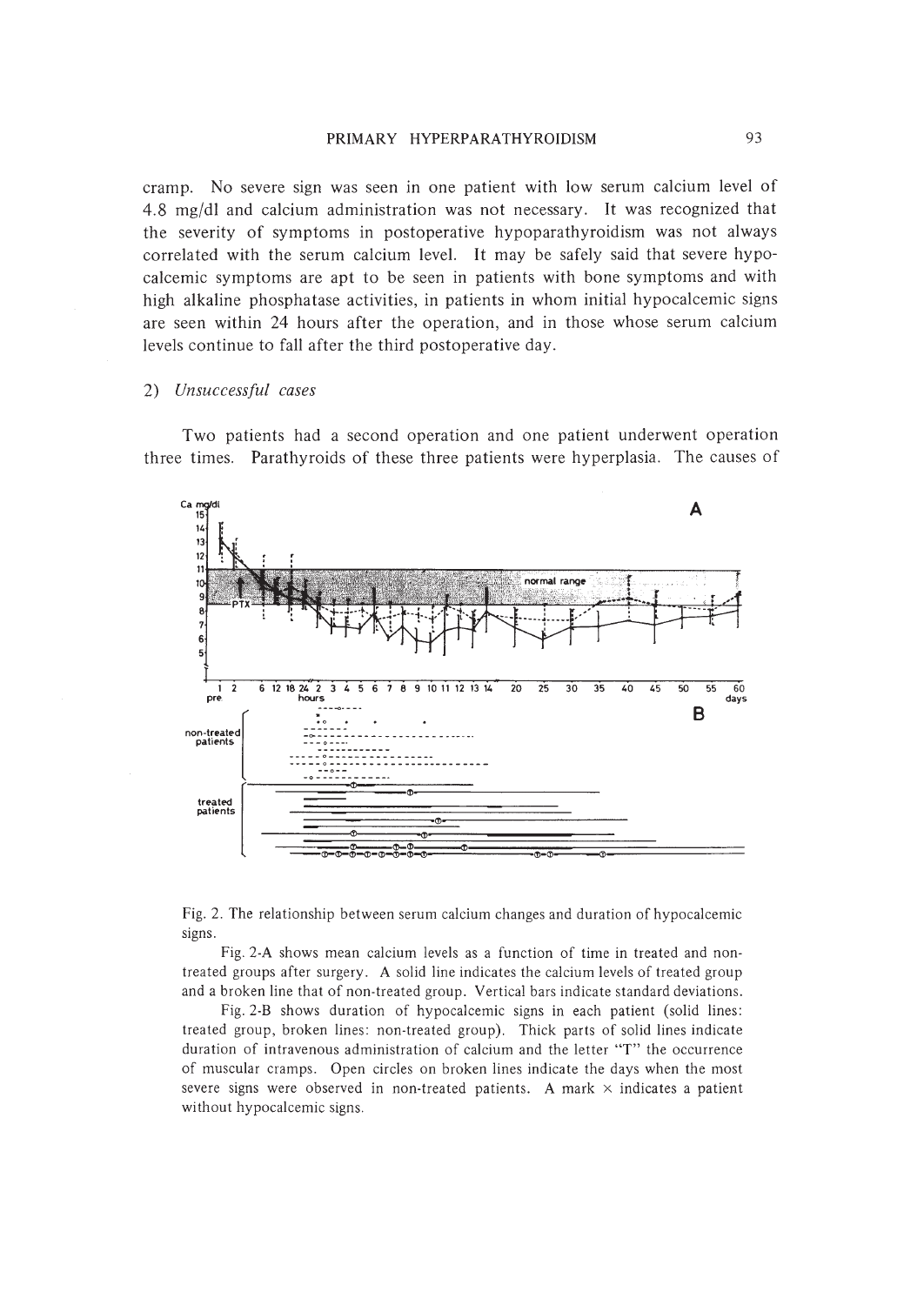

Fig. 3. Postoperative serum total calcium levels as a function of time in three patients in whom operations were unsuccessful. Parathyroids of all patients were hyperplasia. In case one, lower two parathyroid glands were removed and half of each superior gland was resected, in other words, approximately three glands were resected in all. In case 2, biopsy specimens were misdiagnosed as multiple adenoma in frozen section and only two glands were extirpated. In case 3, the first operation (Case 3-1) was removal of three hyperplastic glands and the second operation (Case 3-2) was total thyroidectomy.



Fig. 4. Postoperative serum total calcium levels as a function of time in a patient who was operated three times. The first operation was total parathyroidectomy of three hyperplastic glands. The second operation was total thyroidectomy. The last was mediastinal exploration but no parathyroid gland was found. Calcium changes after the first and second operations are those shown in Fig. 3 as case 3-1 and case 3-2.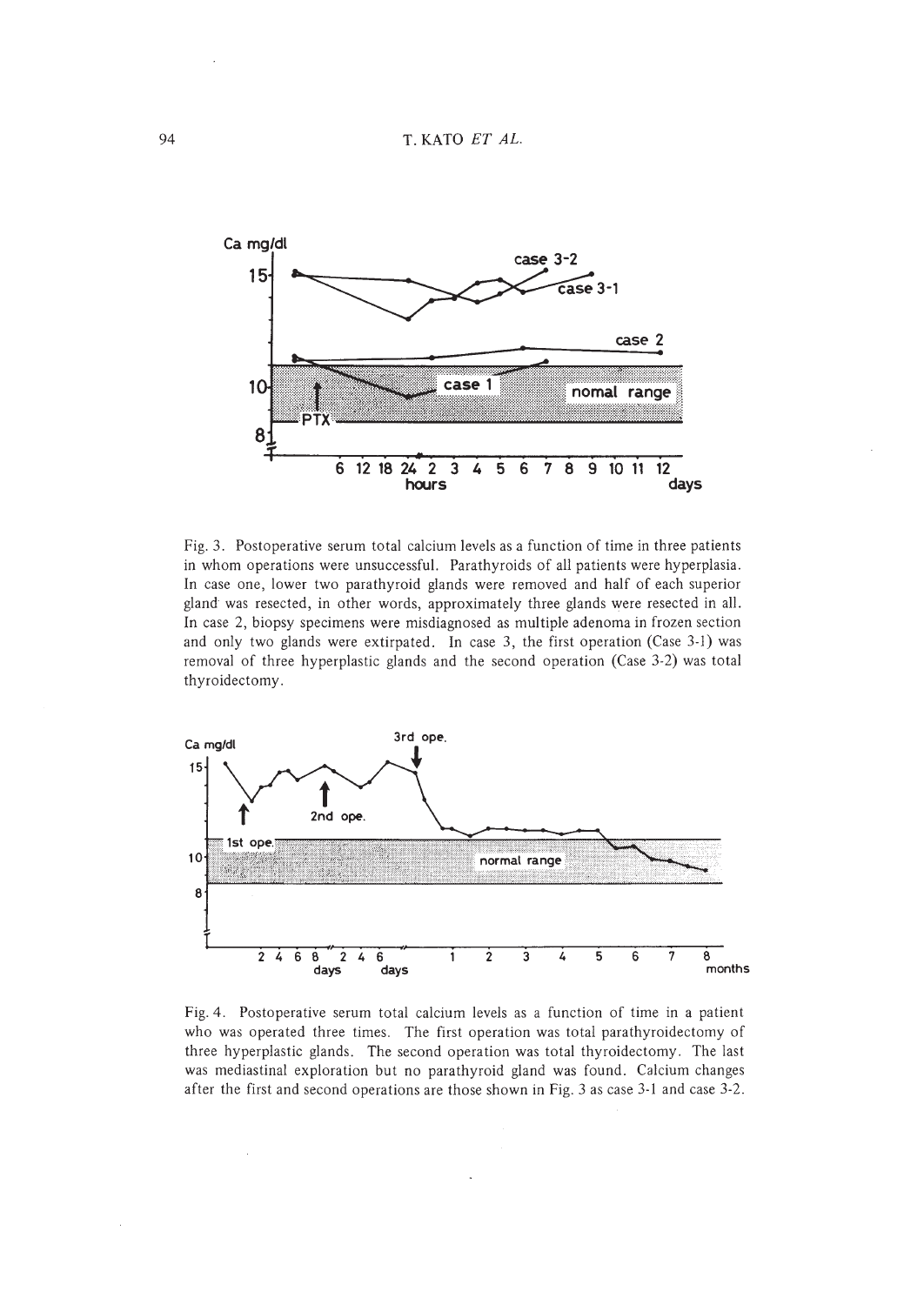the unsuccessful exploration were removal of insufficient amount of parathyroid tissue due to improper operation, histological misdiagnosis as multiple adenomas in frozen section and intramediastinal dislocation.

Postoperative changes of serum calcium levels in unsuccessful cases are shown in Fig. 3. In one case, the serum calcium levels fell to the normal range 24 fours after the operation, and rose again to elevated levels after a short period of normocalcemia. The hypercalcemia of over  $11.0 \text{ mg/dl}$  persisted in the remaining three unsuccessful cases until the next operation. In two patients operated twice, the serum calcium levels returned to normal after the second operation. The third case (Fig. 4) was a 34 year old man. At the first neck exploration three hyperplastic glands were found, and all were removed but hypercalcemia still remained. At the second neck exploration nine days after the first operation, no parathyroid was found and total thyroidectomy was next performed but the serum calcium level did not fall. Mediastinal exploration was undertaken 50 days after the second operation but no parathyroid tissue was found, and only fatty tissue was removed. The serum calcium levels slowly dropped without fluctuation and returned to the normal range six months after the third operation. There has been no clinical evidence of recurrence of hyperparathyroidism or hypocalcemia and recent determination of serum calcium level revealed it to be 9.2 mg/dl (nine years after the third operation).

### DISCUSSION

When a patient is diagnosed to have primary hyperparathyroidism, parathyroid exploration is the only treatment. Sometimes it is difficult, however, to find abnormal hyperfunctioning parathyroid glands because of their dislocation or abnormality of number. We utilize several examinations to diagnose abnormal parathyroid localization before and during surgery<sup>7,8,9)</sup>. Due to dislocation of parathyroid glands or abnormality of their numbers, satisfactory removal of abnormal parathyroid gland is often difficult. Then, it is judged in our laboratory that the parathyroid exploration is successful only when the serum calcium levels are permanently normalized by the surgical treatment. When surgery is successful, the serum calcium levels fall to normal range, as shown in Fig. I, within 48 hours, then to below normal range, and gradually returns to normal. In unsuccessful cases, hypercalcemia persists postoperatively or serum total calcium values return to elevated levels within a few days, following a period of temporary normocalcemia.

Several authors<sup>10,11,12)</sup> pointed out that the second exploration should be postponed for at least three months after the first operation to see whether spontaneous improvement takes place. However, we believe that the second operation should be performed without delay when fluctuating hypercalcemia persists after the operation because fluctuating postoperative hypercalcemia is never normalized (see Fig. 3) and worsens the condition of patients. As shown in Fig. 4, when postoperative serum calcium levels remain high but not fluctuating with a tendency to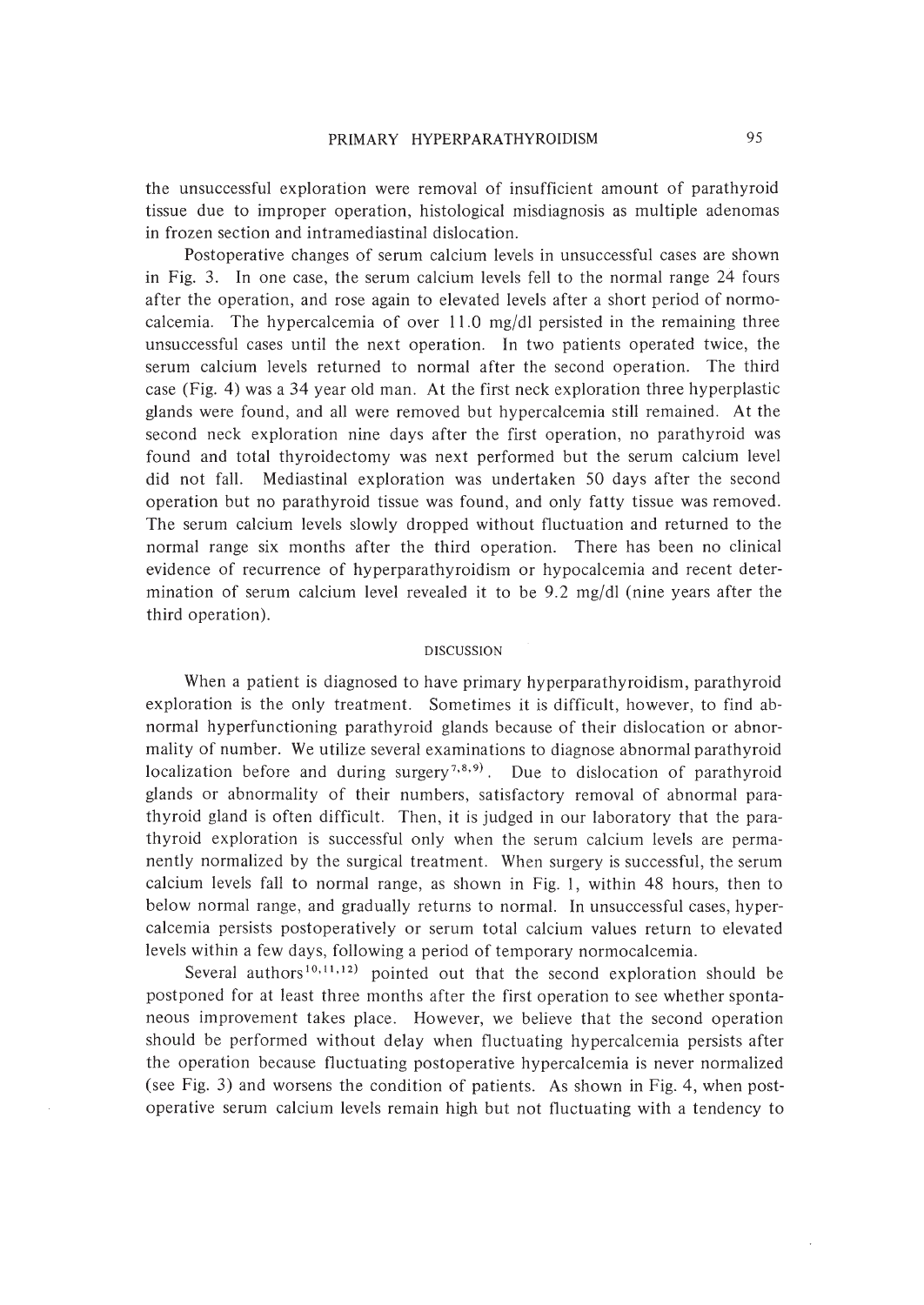fall, it is not necessary to operate immediately. The reason why the high serum calcium level in this patient returned to normal after six months is presumably that the vascular damage at operation caused remnant parathyroid atrophy or infarction.

Various hypocalcemic signs or symptoms were observed as shown in Table 5. Generally, mild hypocalcemic signs such as numbness and tingling were observed in patients with slight hypocalcemia and severe signs such as muscular cramps in patients with severe hypocalcemia. But the severity of symptoms is not always correlated with the total serum calcium level. Hypocalcemic manifestations always precede the changes of total serum calcium levels. Some of the patients exhibit mild hypocalcemic signs just after the parathyroidectomy, though their serum total calcium levels are still at the upper limit of normal values. On the contrary, the hypocalcemic sign becomes milder before the serum calcium level begins to rise to normal in convalescence.

It is likely that parathyroidectomy causes sudden decrease of PTH excretion which induces a sudden decrease of ionized calcium levels accompanied with hypocalcemic signs, while total calcium levels remain high. In convalescent patients, total serum calcium is consumed by bone recalcification and remains at low levels, but recovery of parathyroid function causes a significant increase in serum PTH concentration, which results in increase of ionized/protein bound calcium ratio, and hypocalcemic signs become mild. Hypocalcemic signs are correlated with the decrease in plasma ionized calcium which is much more rapid than the decrease in total calcium. Accordingly, there is no significant difference in total calcium change between treated and non-treated groups as expected from the clinical signs. It could be that the serum calcium content of the treated group was lower than the value shown in Fig. 2-A if the patients had not received injections of calcium gluconate.

A remedy for the hypocalcemia is important to ease pain and recovery of the remnant parathyroid function. It is important to know the occurrence of severe hypocalcemia or hypocalcemic symptoms beforehand in order to administer adequate calcium. The severity of the postoperative hypocalcemia is not dependent on age, sex, duration of symptoms, preoperative serum calcium levels and tumor size, but is dependent on the degree of bone decalcification and elevation of the serum alkaline phosphatase levels. Persistent hypocalcemia may occur in patients with bone symptoms because recalcification in bone starts after parathyroidectomy. These patients should be treated by oral or intravenous administration of calcium after the operation.

It is also possible to know the possibility of occurrence of severe hypocalcemic attacks by careful observation of the postoperative clinical course as well as the changes in total serum calcium levels. Severe hypocalcemic symptoms occur in patients whose initial sign appears within 24 hours after surgery (i.e.; sudden decrease in PTH secretion) and in those whose plasma total calcium levels continue to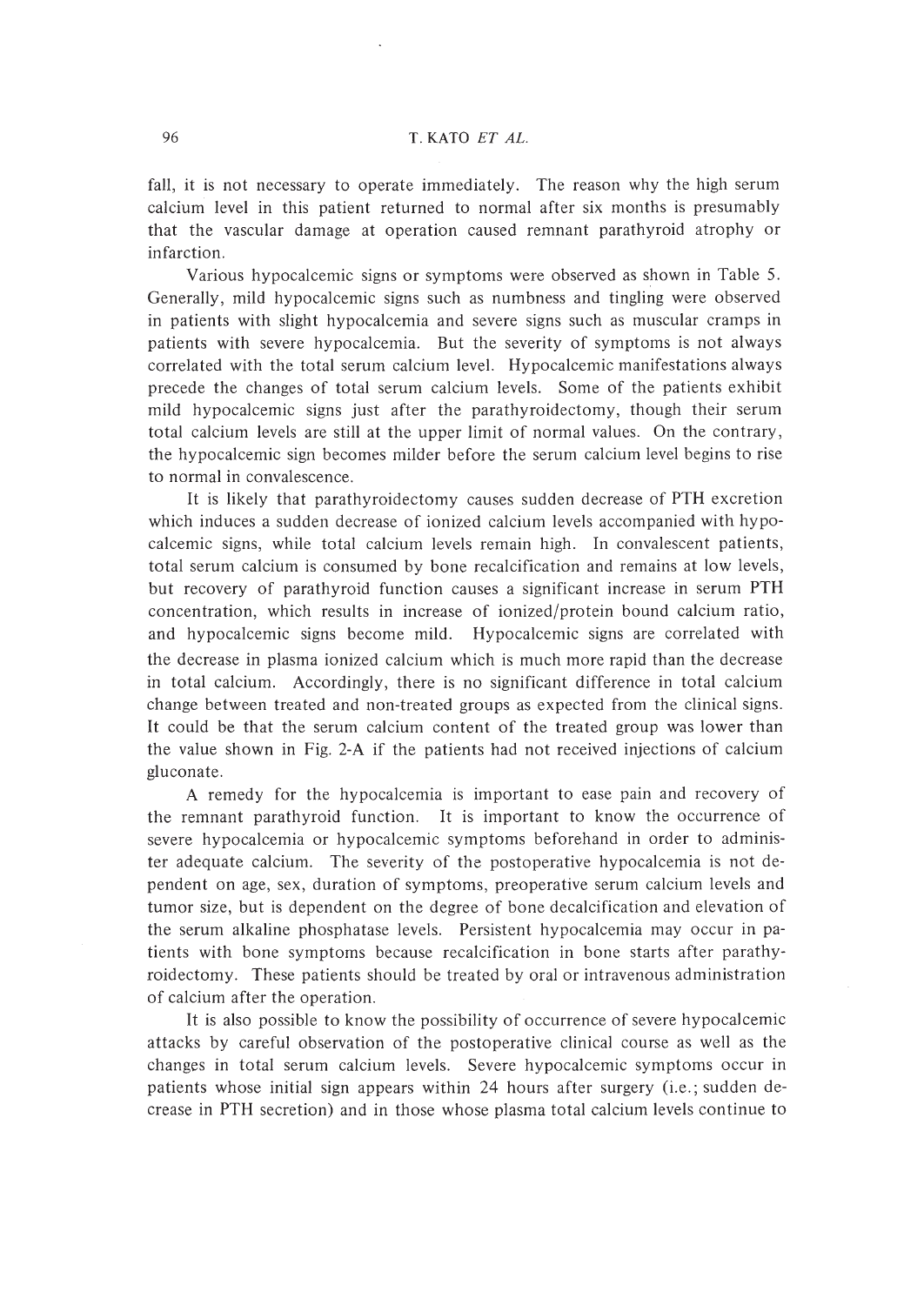decrease after the fourth postoperative day. Those patients should be observed carefully. Tetany is likely to be seen after the fourth postoperative day and also appears when the plasma total calcium levels fall below 7.0 mg/dl. Many patients tolerate mild hypocalcemia but some need calcium administration. The emotional states of the patients seem to be an important factor inducing hypocalcemic signs. Hunger or cold stimulus such as changes in room temperature and washing face and hands with cold water also seem to induce hypocalcemic symptoms. Face and/or foot edema and oliguria were seen in some patients. These signs were observed in patients with lasting hypocalcemia and were considered to be due to temporary congestive heart failure by hypocalcemia. In animal experiments hypocalcemia has been shown to lead to cardiac decompensation (Schulman J.L. et al.)<sup>13)</sup>. Aryanpur I., Farhoud A. et al.<sup>14)</sup> and Antebi L., Bouchard R. et al.<sup>15)</sup> reported that the occurrence of congestive heart failure resulting from hypocalcemia was quite rare and observed only in children. Pratley S. K., Posen S. et al.<sup>2)</sup> reported five cases of cardiac failure after parathyroidectomy. Our studies also demonstrate that postoperative hypocalcemia leads to congestive heart failure not only in children but also in adults which disappeared after the administration of calcium gluconate. Calcium gluconate should be injected to these patients even if they do not complain of severe tetany.

Routine administration of calcium or various vitamine D compounds after parathyroidectomy is questionable, though some surgeons treat routinely these patients with these compounds. It is important to know the decrease in serum calcium in order to determine whether sufficient parathyroid tissue has been removed or not by the operation. Inadequate calcium administration may not only obscure the judgement of successful operation but may also cause hypercalcemia inspite of successful parathyroidectomy<sup>16)</sup>. The remnant normal parathyroid glands may be atrophic or hypofunctioning due to raised serum calcium levels caused by hyperfunctioning adenoma. These atrophic or hypofunctioning parathyroid glands are normalized by feed back mechanism through the decrease of serum calcium induced by surgical removal of the hyperfunctioning adenoma. It seems probable that the administration of calcium might prevent this recovery of atrophic or hypofunctioning gland. Persistent hypocalcemia does not occur after primary neck operation for a single parathyroid adenoma. The immediate postoperative hypocalcemia often disappears spontaneously.

Accordingly, there is no reason for treating asymptomatic hypocalcemia with calcium during the immediate postoperative period. Therefore, if the patients are relatively free from symptoms, we withhold the treatment of hypocalcemia with calcium or vitamin D. In parathyroidectomized patients, calcium should be administered adequately based on pre- and postoperative states of patients as well as serum calcium levels. Calcium should be administered only to those patients with extensive bone disease, those with 'severe hypocalcemic signs, those whose initial hypocalcemic signs appear within 24 hours or calcium levels continue to fall after the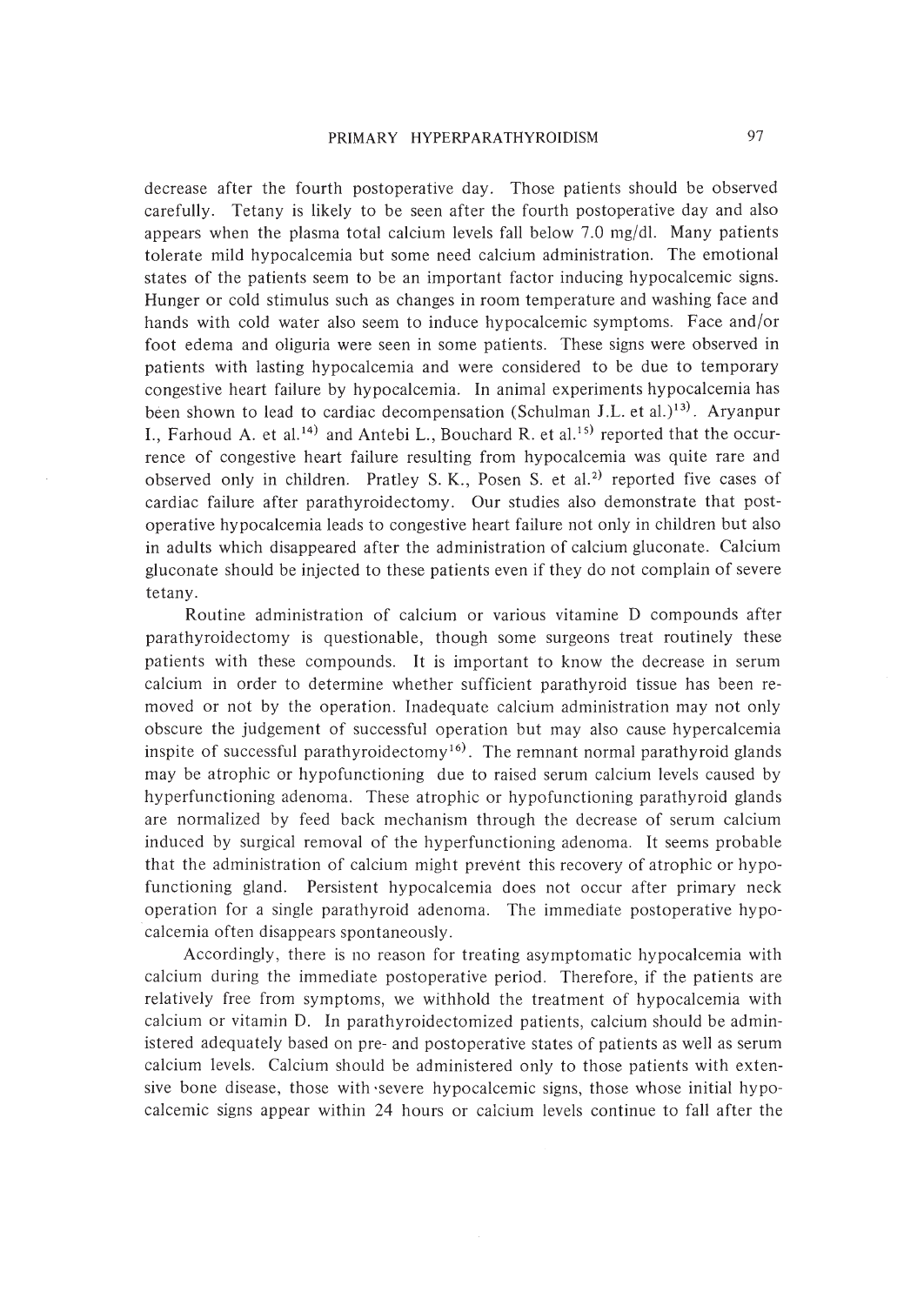fourth postoperative day and those with postoperative congestive heart failure. Needless to say, long lasting or permanent hypocalcemia should be treated with calcium.

As a diagnostic tool for parathyroid function, determination of PTH or ionized plasma calcium may be more helpful than total plasma calcium. But measurement of PTH or ionized calcium level takes much more time and is troublesome. It is difficult to detect low concentration of PTH and to obtain constantly accurate ionized calcium values. Serum total calcium levels can be measured easily and accurately by the use of an autoanalyzer. It is possible to know the postoperative course of the patients by measuring total serum calcium periodically. We believe measurement of total calcium is suitable for routine laboratory examination for checking the states of postoperative patients.

Lately some surgeons perform subtotal parathyroidectomy even on patients with single adenoma<sup>17,18,19</sup>. While Wade J.S.H., Fourman P. et al.<sup>20</sup> reported that subtotal parathyroidectomy is likely to cause persistent hypocalcemia, we prefer selective removal of abnormal parathyroids to subtotal parathyroidectomy because there was no recurrence of hyperparathyroidism in selectively removed cases when followed up for more than ten years. When subtotal parathyroidectomy is performed, serum calcium levels of patients with postoperative hypocalcemia must be followed up until they become normal because hypocalcemia does not always present obvious symptoms such as paresthesia or tetany.

#### ACKNOWLEDGEMENTS

We wish to express our thanks to Dr. H. Hidaka, Institute for Developmental Research of Aichi Prefecture Colony and Dr. M. Doi, the Second Department of Internal Medicine, Aichi Cancer Center Hospital, for their criticism.

#### REFERENCES

- I) Aurbach, G.D., Mallette, L.E., Patten, B.M. Heath, D.A., Doppman, J L. and Bilezikian, J P.: Hyperparathyroidism: Recent studies. *Ann. Int. Med.,* 79: 566, 1973.
- 2) Pratley, S.K., Posen, S. and Reeve, T.S.: Primary hyperparathyroidism. Med. J. Aust., I: 421,1973.
- 3) Romans, R., Heimann, P., Nilsson, O. and Hansson, G.: Surgical treatment of hyperparathyroidism. *Progr. Surg.,* 12: 22,1973.
- 4) Bradshaw, H.H., Boyce, W.H., Holleman, I.L. and Smith, L.C.: Long term results in patients with parathyroid surgery. *Ann. Surg.,* 160: 1017,1964.
- 5) Myers, R.T.: Follow up study of surgically treated primary hyperparathyroidism. Ann. *Surg.,* 179: 729,1974.
- 6) Kato, T., Hattori, T., Miura, K. Ishigure, H., Yoshioka, Y., Sugiura, J., Kato, T. and Tomita, A.: Primary hyperparathyroidism in an infant of eleven months. 1. *Clinical Surgery, 27:* 123, 1972. (in Japanese)
- 7) Kato, T., Hattori, T. and Miura, K.: A study on the preoperative localization of parathyroid